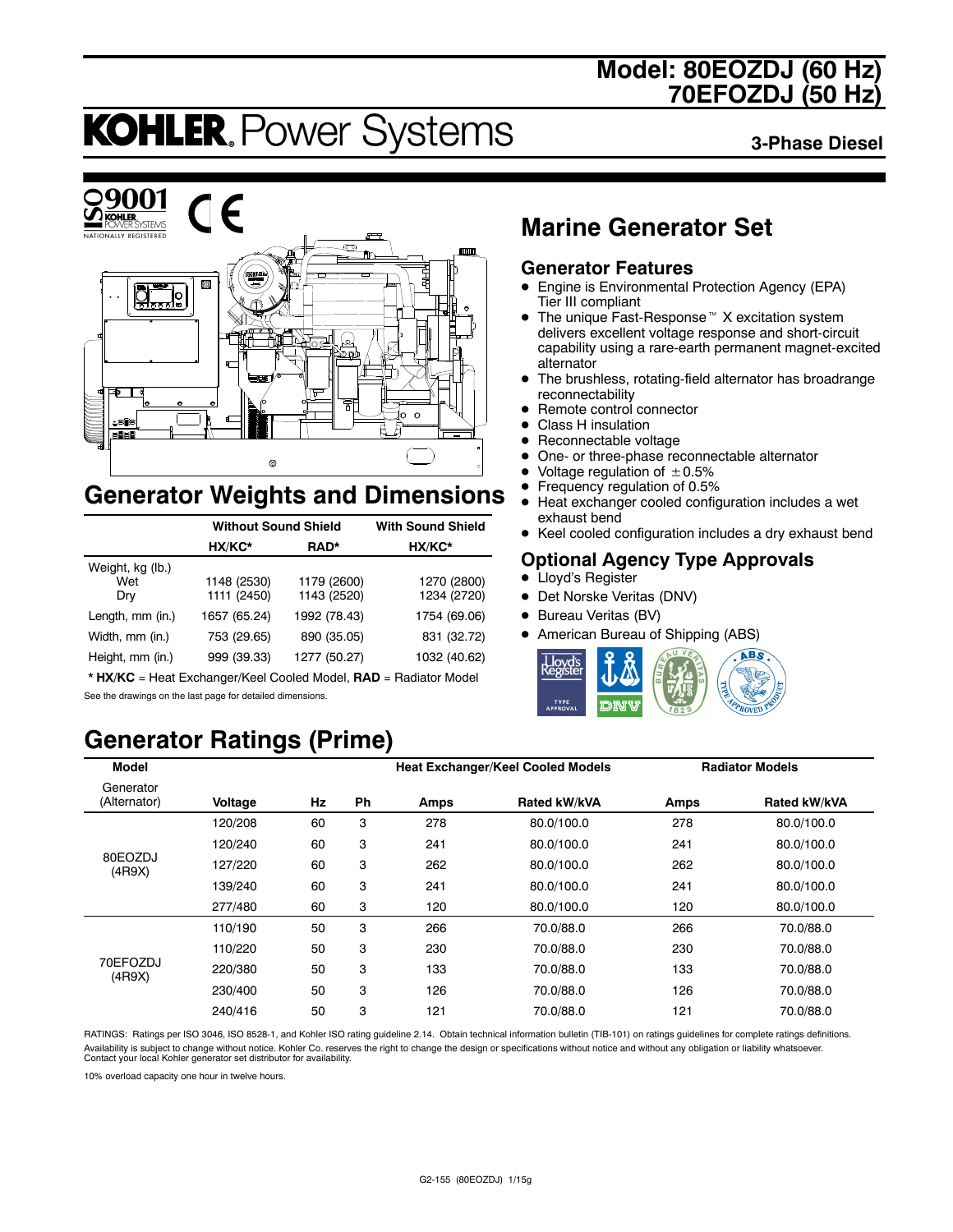# **Application Data**

### **Lubrication**

| <b>Engine Specifications</b>   | 60 Hz                           | 50 Hz            | <b>Lubricating System</b>                                            |
|--------------------------------|---------------------------------|------------------|----------------------------------------------------------------------|
| Type                           | Inline, 4-cycle                 |                  | Oil pan capacity with filter, L (U.S. qt.)                           |
| Number of cylinders            | 4                               |                  | Type                                                                 |
| Firing order                   | $1 - 3 - 4 - 2$                 |                  |                                                                      |
| Aspiration                     | Turbocharged and<br>aftercooled |                  | <b>Operation Requirements</b>                                        |
| Displacement, L (cu. in.)      | 4.48 (273)                      |                  | <b>Air Requirements</b>                                              |
| Bore and stroke, mm (in.)      | 107 x 127 (4.21 x 5.00)         |                  | Engine combustion air requirements,<br>$m^3$ /min. (cfm)             |
| Compression ratio              | 16.7:1                          |                  | Max. air intake restriction, kPa (in. $H_2O$ )                       |
| Combustion system              |                                 | Direct injection | Cooling air required for generator set at                            |
| Rated rpm                      | 1800<br>1500<br>148<br>120      |                  | 50 $\degree$ C (122 $\degree$ F) ambient, m <sup>3</sup> /min. (cfm) |
| Maximum power at rated rpm, HP |                                 |                  | HX/KC*<br>RAD*                                                       |
| Cylinder block material        | Cast iron                       |                  |                                                                      |
| Cylinder head material         | Cast iron                       |                  | Exhaust flow, $m^3/m$ in. (cfm)                                      |
| Piston rings                   | 2 compression/1 oil             |                  | Exhaust temp., $^{\circ}$ C ( $^{\circ}$ F)                          |
| Crankshaft material            | Forged steel                    |                  | Max. allowed exhaust backpressure,<br>kPa (in. $H2O$ )               |
| Connecting rod material        | Forged steel                    |                  |                                                                      |
| Governor type                  | Electronic isochronous          |                  | <b>Fuel Consumption</b>                                              |
|                                |                                 |                  | Diesel, Lph (gph) at % load                                          |

# **Engine Electrical**

| <b>Engine Electrical System</b>         | 60 Hz                                            | 50 Hz |  |
|-----------------------------------------|--------------------------------------------------|-------|--|
| Battery, voltage                        | 12- or 24-volt spec<br>isolated ground, standard |       |  |
| Battery, charging (12 volt)             | 75 amp                                           |       |  |
| Battery, charging (24 volt)             | 50 amp                                           |       |  |
| Battery, recommendation (min., 12 volt) | 925 CCA                                          |       |  |
| Starter motor                           | Gear-reduction type                              |       |  |

# **Cooling**

**Engine**

| <b>Cooling System</b>                                       |                    | 60 Hz                      | 50 Hz        |
|-------------------------------------------------------------|--------------------|----------------------------|--------------|
| Capacity, L (U.S. qt.) (approx.),                           | HX/KC*<br>RAD*     | 17 (18)<br>34 (36)         |              |
| Cooling type,                                               | HX*<br><b>RAD*</b> | Heat exchanger<br>Radiator |              |
| Seawater pump type,                                         | HX/KC*             | John Deere gear driven     |              |
| Seawater pump suction lift,<br>maximum, m (ft.),<br>HX/KC*  |                    | 3.0(10.0)                  |              |
| Heat rejected to jacket water at rated kW.<br>kW (Btu/min.) |                    | 127.05 (7232)              | 102.9 (5857) |
| Engine water pump flow, Lpm (gpm)                           | 240 (63.4)         | 189 (49.9)                 |              |
| Seawater pump flow, Lpm (gpm), HX/KC*                       |                    | 189 (50)                   | 155 (41)     |

### **Fuel**

| <b>Fuel System</b>                     | 60 Hz                                      | 50 Hz                                           |  |
|----------------------------------------|--------------------------------------------|-------------------------------------------------|--|
| Fuel recommendation                    |                                            | Diesel fuel specified to<br>EN 590 or ASTM D975 |  |
| Fuel shutoff solenoid                  | Electric                                   |                                                 |  |
| Fuel injection pump                    | <b>High Pressure</b><br>Common Rail (HPCR) |                                                 |  |
| Fuel pump priming                      | Self priming                               |                                                 |  |
| Maximum recommended fuel lift, m (ft.) | 2.4(7.9)                                   |                                                 |  |

\* **HX** = Heat Exchanger, **KC** = Keel Cooled, **RAD** = Radiator Model

| <b>Lubricating System</b>                  | 60 Hz    | 50 Hz |
|--------------------------------------------|----------|-------|
| Oil pan capacity with filter, L (U.S. qt.) | 18 (19)  |       |
| Type                                       | Pressure |       |

| <b>Air Requirements</b>                                                                                                   | 60 Hz                                 | 50 Hz                       |
|---------------------------------------------------------------------------------------------------------------------------|---------------------------------------|-----------------------------|
| Engine combustion air requirements,<br>$m^3$ /min. (cfm)                                                                  | 8.5(301)                              | 5.9(209)                    |
| Max. air intake restriction, kPa (in. $H_2O$ )                                                                            | 6.25(25)                              | 6.25(25)                    |
| Cooling air required for generator set at<br>50 $\degree$ C (122 $\degree$ F) ambient, m <sup>3</sup> /min. (cfm)<br>RAD* | 24.35 (860)<br>HX/KC*<br>218.0 (7700) | 21.10 (745)<br>181.9 (6425) |
| Exhaust flow, $m^3/m$ in. (cfm)                                                                                           | 19.4 (685)                            | 14.7 (519)                  |
| Exhaust temp., °C (°F)                                                                                                    | 434 (813)                             | 488 (910)                   |
| Max. allowed exhaust backpressure,<br>kPa (in. H <sub>2</sub> O)                                                          | 7.5(30)                               | 7.5(30)                     |
| <b>Fuel Consumption</b>                                                                                                   | 60 Hz                                 | 50 Hz                       |
| Diesel, Lph (gph) at % load                                                                                               |                                       |                             |
| 100%                                                                                                                      | 24.22 (6.40)                          | 21.65 (5.72)                |
| 75%                                                                                                                       | 18.88 (4.99)                          | 16.58 (4.38)                |
| 50%                                                                                                                       | 13.55 (3.58)                          | 11.54 (3.05)                |

### **Engine Features**

• One-side serviceability of fuel system, lubrication system, and air cleaner

25% 8.21 (2.17) 6.51 (1.72)

- Low oil pressure cutout
- High water temperature cutout
- Loss of coolant cutout
- Overcrank cutout
- Belt guard
- Optional digital gauge
- Disposable oil filter
- Extended oil drain
- PTO options: 12- or 24-volt electric clutch

### **Controller Features**

- A graphical display and pushbutton/rotary selector dial provide easy, local data access.
- $\bullet$  Measurements are selectable in metric or English units.
- $\bullet$  The controller supports Modbus<sup>®</sup> protocol with serial bus (RS-485) or Ethernet networks.
- Scrolling display shows critical data at a glance.
- Graphical display of power metering (kW, kVA, V, I, PF, and VAR).
- $\bullet$  Integrated hybrid voltage regulator providing  $\pm 0.5\%$  regulation.
- $\bullet$  Built-in alternator thermal overload protection.

Modbus<sup>®</sup> is a registered trademark of Schneider Electric.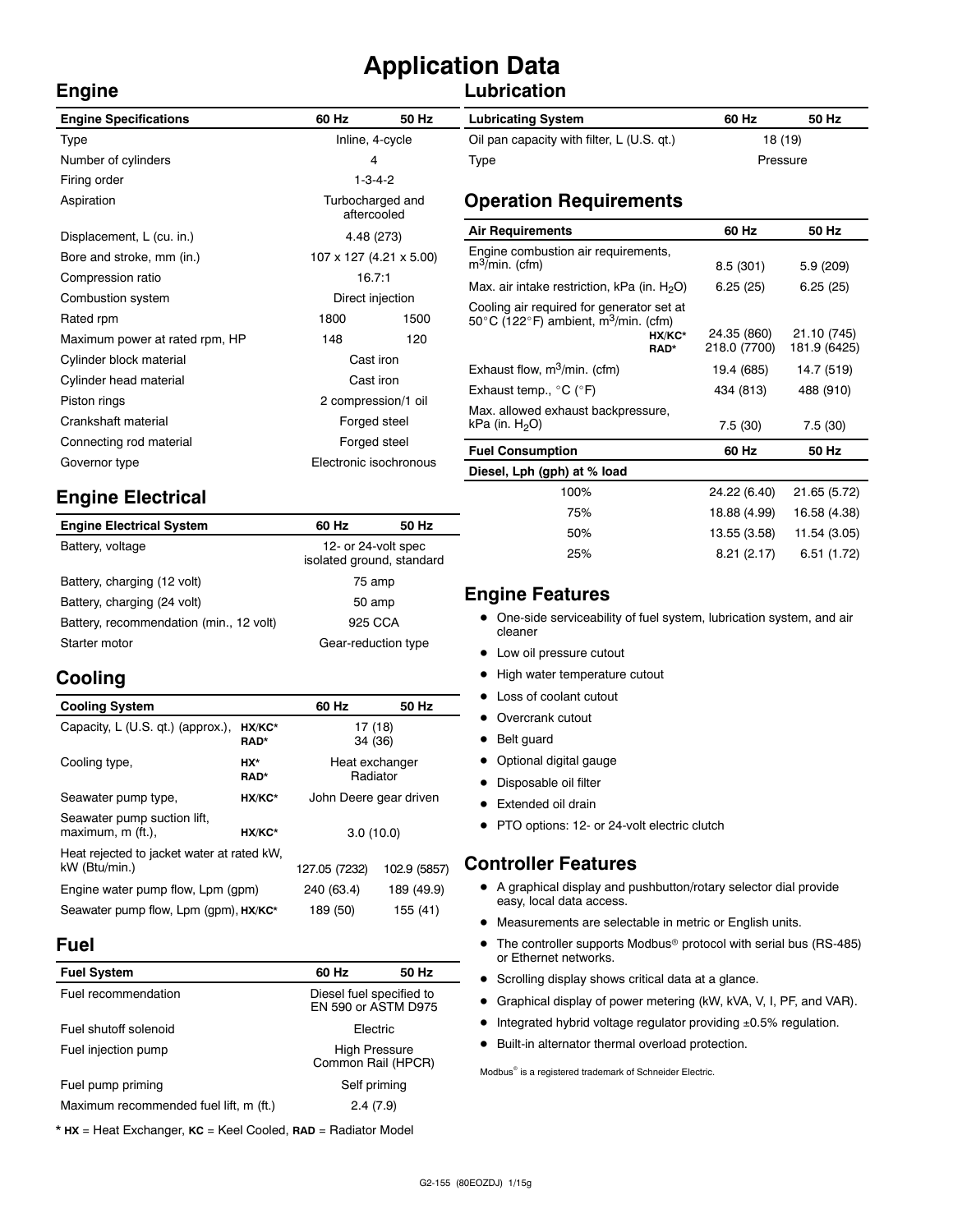# **Decision-Maker<sup>®</sup> 3500 Paralleling Controller**



Provides advanced control, system monitoring, and system diagnostics for optimum performance and compatibility. The Decision-Maker<sup>®</sup> 3500 controller uses a patented hybrid voltage regulator and unique software logic to manage alternator thermal overload protection features normally requiring additional hardware. Additional features include:

- AC Output Voltage Regulator Adjustment. The voltage adjustment provides a maximum adjustment of  $\pm$  10% of the system voltage.
- Alarm Silence. The controller can be set up to silence the alarm horn only when in the AUTO mode for NFPA-110 application or Always for user convenience.
- Alternator Protection. The controller provides generator set overload and short circuit protection matched to each alternator for the particular voltage/phase configuration.
- Automatic Restart. The controller automatic restart feature initiates the start routine and recrank after a failed start attempt.
- **Cyclic Cranking.** The controller has programmable cyclic cranking.
- **ECM Diagnostics.** The controller displays engine ECM fault code descriptions to help in engine troubleshooting.
- Engine Start Aid. The configurable starting aid feature provides customized control for an optional engine starting aid.
- **Event Logging.** The controller keeps a record (up to 1000 entries) for warning and shutdown faults. This fault information becomes a stored record of system events and can be reset.
- $\bullet$  Historical Data Logging. Total number of successful starts of the generator is recorded and displayed.
- Integrated Hybrid Voltage Regulator. The voltage regulator provides  $\pm$  0.5% no-load to full-load RMS voltage regulation with three-phase sensing.
- Lamp Test. Press the alarm silence/lamp test button to verify functionality of the indicator lights.
- LCD Display. Adjustable contrast for improving visibility.
- Measurement Units. The controller provides selection of English or metric displays.
- **Power Metering.** Controller graphical display provides voltage, current, power factor, kW, kVA, and kVAR.
- Programming Access (USB). Provides software upgrades and diagnostics with PC software tools.
- **Remote Reset.** The remote reset function supports acknowledging and resetting faults and allows restarting of the generator set without going to the master control switch off/reset position.
- Run Time Hourmeter. The generator set run time is displayed.
- **Time Delay Engine Cooldown (TDEC).** The TDEC provides a time delay before the generator set shuts down.
- Time Delay Engine Start (TDES). The TDES provides a time delay before the generator set starts.
- $\bullet$  Voltage Selection Menu. This menu provides the capability to switch the generator output voltage. NOTE: Generator set output leads may require reconnection.
- **Paralleling Functions:** 
	- $\bullet$  Bus sensing
	- First on logic
	- $\bullet$  Synchronizing
	- $\bullet$  Communication based isochronous load sharing
	- Droop load sharing
	- External controlled load sharing via analog bias signals

# **Alternator Specifications**

#### **Alternator Specifications**

| <b>Specifications</b>                                                                               | <b>Alternator</b>                                                          |  |
|-----------------------------------------------------------------------------------------------------|----------------------------------------------------------------------------|--|
| Manufacturer                                                                                        | Kohler                                                                     |  |
| <b>Type</b>                                                                                         | 4-pole, rotating-field                                                     |  |
| Exciter type                                                                                        | Brushless, rare-earth<br>permanent-magnet                                  |  |
| Number of leads                                                                                     | 12, reconnectable                                                          |  |
| Voltage regulator                                                                                   | Solid state, volts/Hz                                                      |  |
| Insulation: NFMA MG1                                                                                |                                                                            |  |
| Material                                                                                            | Class H                                                                    |  |
| Temperature rise                                                                                    | $115^{\circ}$ C                                                            |  |
| Bearing: number, type                                                                               | 1, sealed                                                                  |  |
| Coupling                                                                                            | Flexible disc                                                              |  |
| Amortisseur windings                                                                                | Full                                                                       |  |
| Voltage regulation, no load to full load                                                            | ± 0.5%                                                                     |  |
| One-step load acceptance per NFPA 110<br>Peak motor starting kVA:<br>480 V, 400 V<br>4R9X (12 lead) | 100% of rating<br>(35% dip for voltages below)<br>385 (60 Hz), 296 (50 Hz) |  |

### **Alternator Features**

- NEMA MG1, IEEE, and ANSI standards compliance for temperature rise and motor starting.
- Capable of sustained line-to-neutral short circuit current of up to 300% of the rated current for up to 2 seconds. (IEC 60092-301 short-circuit performance.)
- Sustained short-circuit current enabling downstream circuit breakers to trip without collapsing the alternator field.
- Self-ventilated and dripproof construction.
- Vacuum-impregnated windings with epoxy varnish for dependability and long life.
- Superior voltage waveform from a two-thirds pitch stator and skewed rotor.

### **Optional Accessories**

- $\bullet$  Modular sound shield manufactured with 5052-H32 aluminum in powder-coated Matterhorn white
- Circuit breakers
- $\bullet$  Remote digital display
- Remote monitoring, start/stop panel with wiring harness for connection to the generator controller
- Duplex fuel filter
- $\bullet$  Siphon break
- Remote connection/extension harness
- Oil level indicator (high/low)
- Low coolant level indicator
- Electric front clutch power takeoff (PTO) 12- or 24- volt